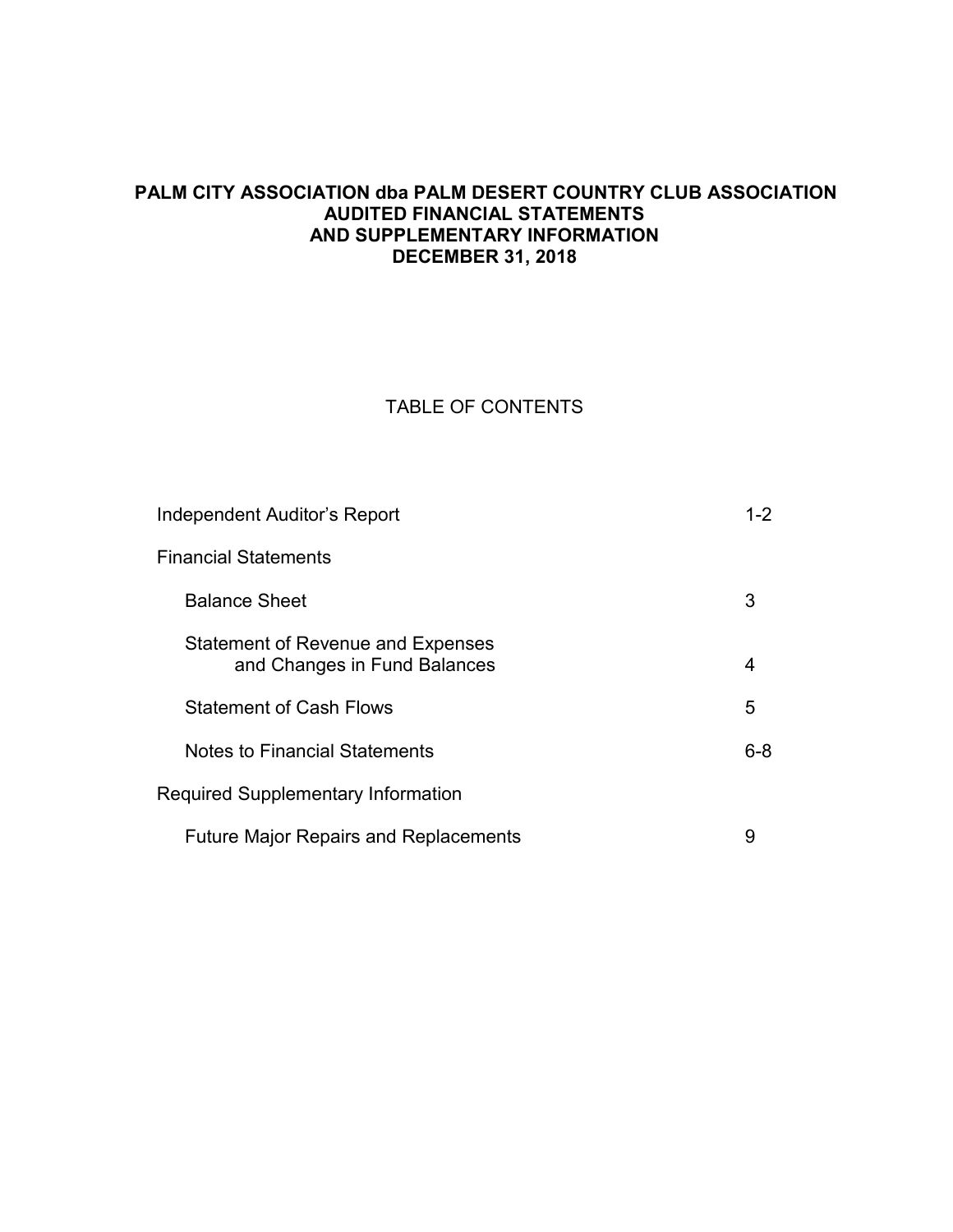# **BECK and COMPANY, CPA'S, INC.**

34-220 Gateway Drive, Suite 120 Palm Desert, CA 92211 760-340-5547 Fax 760-340-2321 chuck@beck-cpa.com

## **INDEPENDENT AUDITOR'S REPORT**

To the Board of Directors and Members PALM CITY ASSOCIATION dba PALM DESERT COUNTRY CLUB ASSOCIATION

We have audited the accompanying financial statements of PALM CITY ASSOCIATION dba PALM DESERT COUNTRY CLUB ASSOCIATION which comprise the balance sheet as of DECEMBER 31, 2018 and the related statement of revenues, expenses and changes in fund balances and cash flows for the year then ended, and the related notes to the financial statements.

#### *Management's Responsibility for the Financial Statements*

Management is responsible for the preparation and fair presentation of these financial statements in accordance with accounting principles generally accepted in the United States of America; this includes the design, implementation, and maintenance of internal controls relevant to the preparation and fair presentation of financial statements that are free from material misstatement, whether due to fraud or error.

#### *Auditors Responsibility*

Our responsibility is to express an opinion on these financial statements based on our audit. We conducted our audit in accordance with auditing standards generally accepted in the United States of America. Those standards require that we plan and perform the audit to obtain reasonable assurance about whether the financial statements are free of material misstatement.

An audit involves performing procedures to obtain audit evidence about the amounts and disclosures in the financial statements. The procedures selected depend on the auditor's judgment, including the assessment of the risks of material misstatement of the financial statements, whether due to fraud or error. In making those risk assessments, the auditor considers internal control relevant to the entity's preparation and fair presentation of the financial statements in order to design audit procedures that are appropriate in the circumstances, but not for the purpose of expressing an opinion on the effectiveness of the entity's internal control. Accordingly, we express no such opinion. An audit also includes evaluating the appropriateness of accounting policies used and the reasonableness of significant accounting estimates made by management, as well as evaluating the overall presentation of the financial statements.

We believe that the audit evidence we have obtained is sufficient and appropriate to provide a basis for our audit opinion.

#### *Opinion*

In our opinion, the financial statements referred to above present fairly, in all material respects, the financial position of PALM CITY ASSOCIATION dba PALM DESERT COUNTRY CLUB ASSOCIATION as of December 31, 2018, and the results of its operations and its cash flows for the years then ended in conformity with accounting principles generally accepted in the United States of America.

#### *Emphasis of Matter*

Our audit was made for the purpose of forming an opinion on the basic financial statements taken as a whole. We have not applied procedures to determine whether the funds designated for future major repairs and replacements are adequate to meet future costs because that determination is outside the scope of our audit. Our opinion on the financial statements is not modified with respect to this matter.

#### *Report on Summarized Comparative Information*

We have previously audited the Association's December 31, 2017 financial statements, and we expressed an unmodified opinion on those financial statements in our report dated April 19, 2018. In our opinion, the summarized comparative information presented herein as of and for the year ended December 31, 2017, is consistent, in all material respects, with the audited financial statements from which it has been derived.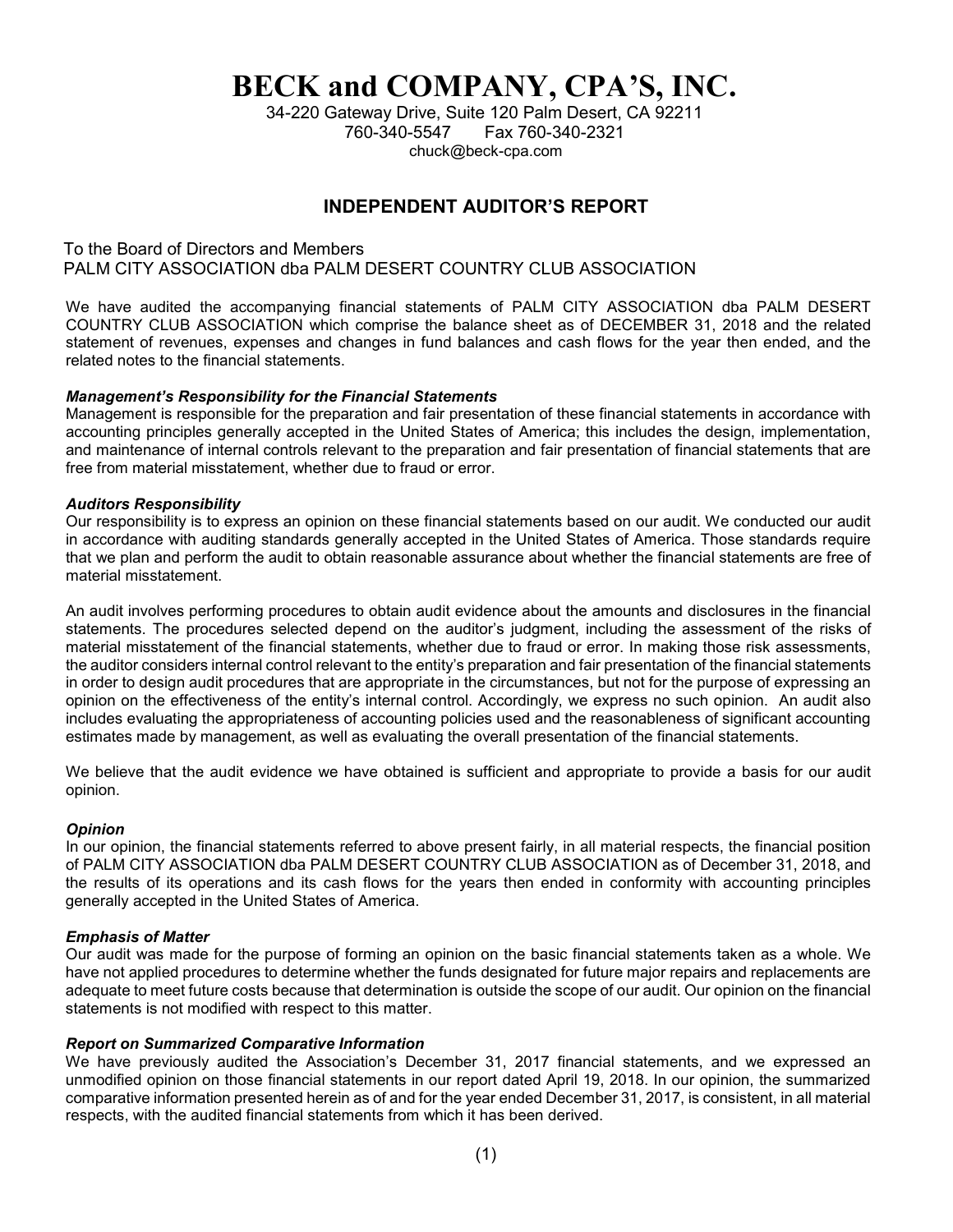#### **PALM CITY ASSOCIATION DBA PALM DESERT COUNTRY CLUB ASSOCIATION Independent Auditor's Report (Continued)**

#### *Disclaimer of Opinion on Required Supplementary Information*

Accounting principles generally accepted in the United States of America require that the information on future major repairs and replacements on the last page be presented to supplement the basic financial statements. Such information, although not a part of the basic financial statements, is required by the Financial Accounting Standards Board, who considers it to be an essential part of financial reporting for placing the basic financial statements in an appropriate operational, economic, or historical context. We have applied certain limited procedures to the required supplementary information in accordance with auditing standards generally accepted in the United States of America which consists of inquiries of management about the methods of preparing the information and comparing the information for consistency with management's response to our inquiries, the basic financial statements, and other knowledge we obtained during our audit of the basic financial statements. We do not express an opinion or provide any assurance on the information because the limited procedures do not provide us with sufficient evidence to express an opinion or provide any assurance.



March 14, 2019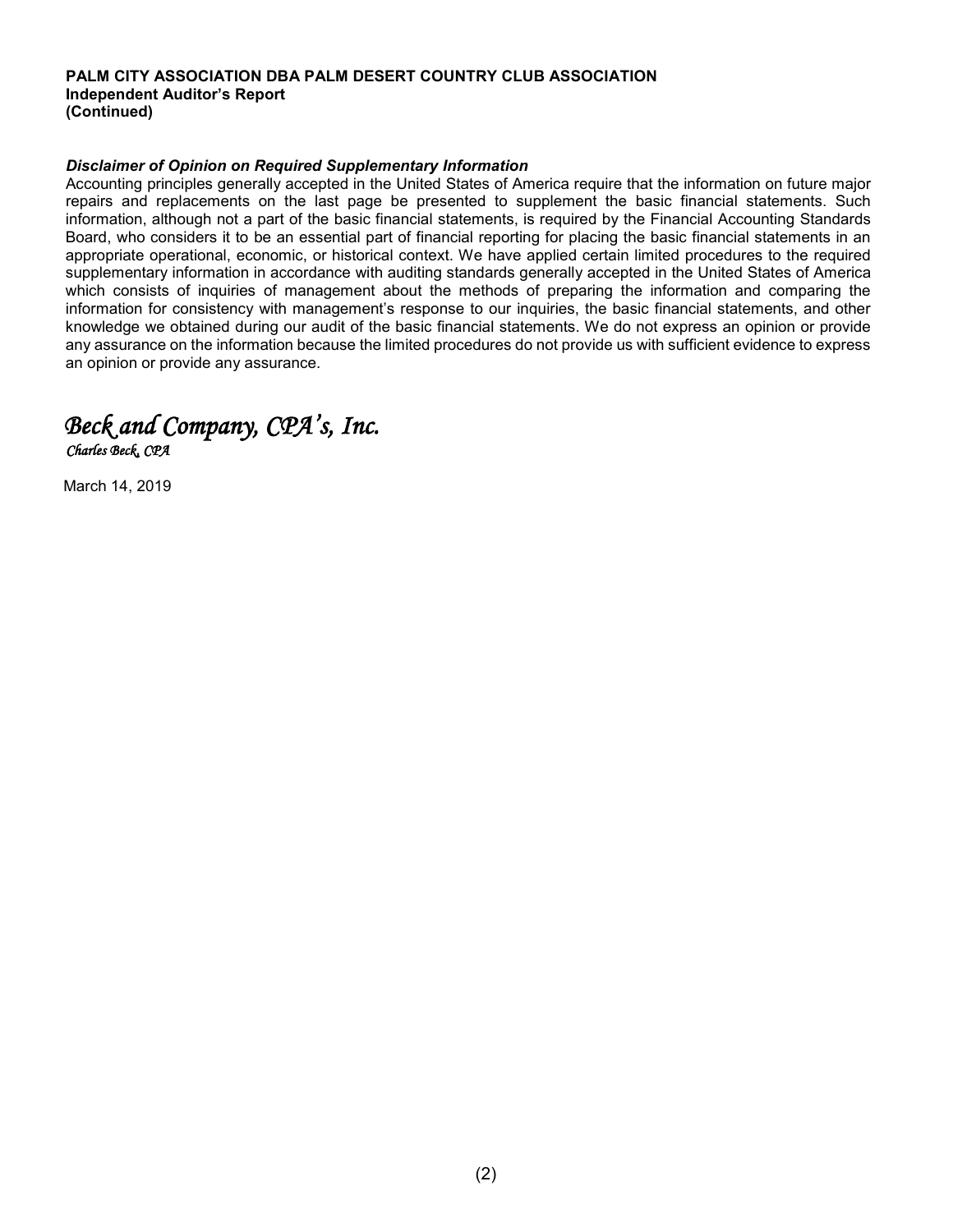#### **PALM CITY ASSOCIATION dba BALANCE SHEET DECEMBER 31, 2018 (With Comparative Totals for 12/31/2017) PALM DESERT COUNTRY CLUB ASSOCIATION**

|                                                                                                                                                                                 | 2018                     |                            |                            |                              |    |                                       |    | 2017                                                     |  |  |
|---------------------------------------------------------------------------------------------------------------------------------------------------------------------------------|--------------------------|----------------------------|----------------------------|------------------------------|----|---------------------------------------|----|----------------------------------------------------------|--|--|
|                                                                                                                                                                                 | Operating<br><b>Fund</b> |                            | Replacement<br><b>Fund</b> | <b>Total</b><br><b>Funds</b> |    | <b>Total</b><br><b>Funds</b>          |    |                                                          |  |  |
| <b>ASSETS:</b>                                                                                                                                                                  |                          |                            |                            |                              |    |                                       |    |                                                          |  |  |
| Cash and Cash Equivalents<br><b>Certificates of Deposit</b><br>Assessments Receivable<br><b>Allowance for Doubtful Accounts</b><br>Prepaid Insurance<br><b>Prepaid Expenses</b> | \$                       | 166,885<br>15,666<br>8,089 | \$                         | 250,277<br>162,382           | \$ | 417,162<br>162,382<br>15,666<br>8,089 | \$ | 259,751<br>372,547<br>24,185<br>(8, 407)<br>11,676<br>95 |  |  |
| <b>TOTAL ASSETS</b>                                                                                                                                                             | - \$                     | 190,640                    | \$                         | 412,660                      | \$ | 603,300                               | \$ | 659,847                                                  |  |  |
| <b>LIABILITIES:</b>                                                                                                                                                             |                          |                            |                            |                              |    |                                       |    |                                                          |  |  |
| <b>Accounts Payable</b><br><b>Prepaid Assessments</b><br>Payroll Payable                                                                                                        | \$                       | 2,223<br>43,478            | \$                         |                              | \$ | 2,223<br>43,478                       | \$ | 6,432<br>27,334<br>7,749                                 |  |  |
| <b>Accrued PTO</b><br>Income Taxes Payable<br>Deposits                                                                                                                          |                          | 6,053<br>8,298<br>500      |                            |                              |    | 6,053<br>8,298<br>500                 |    | 6,432<br>2,422<br>1,000                                  |  |  |
| <b>TOTAL LIABILITIES</b>                                                                                                                                                        |                          | 60,552                     |                            |                              |    | 60,552                                |    | 51,369                                                   |  |  |
| <b>FUND BALANCES</b>                                                                                                                                                            |                          | 130,088                    |                            | 412,660                      |    | 542,748                               |    | 608,478                                                  |  |  |
| <b>TOTAL LIABILITIES AND</b><br><b>FUND BALANCES</b>                                                                                                                            |                          | 190,640                    | \$                         | 412,660                      | \$ | 603,300                               | \$ | 659,847                                                  |  |  |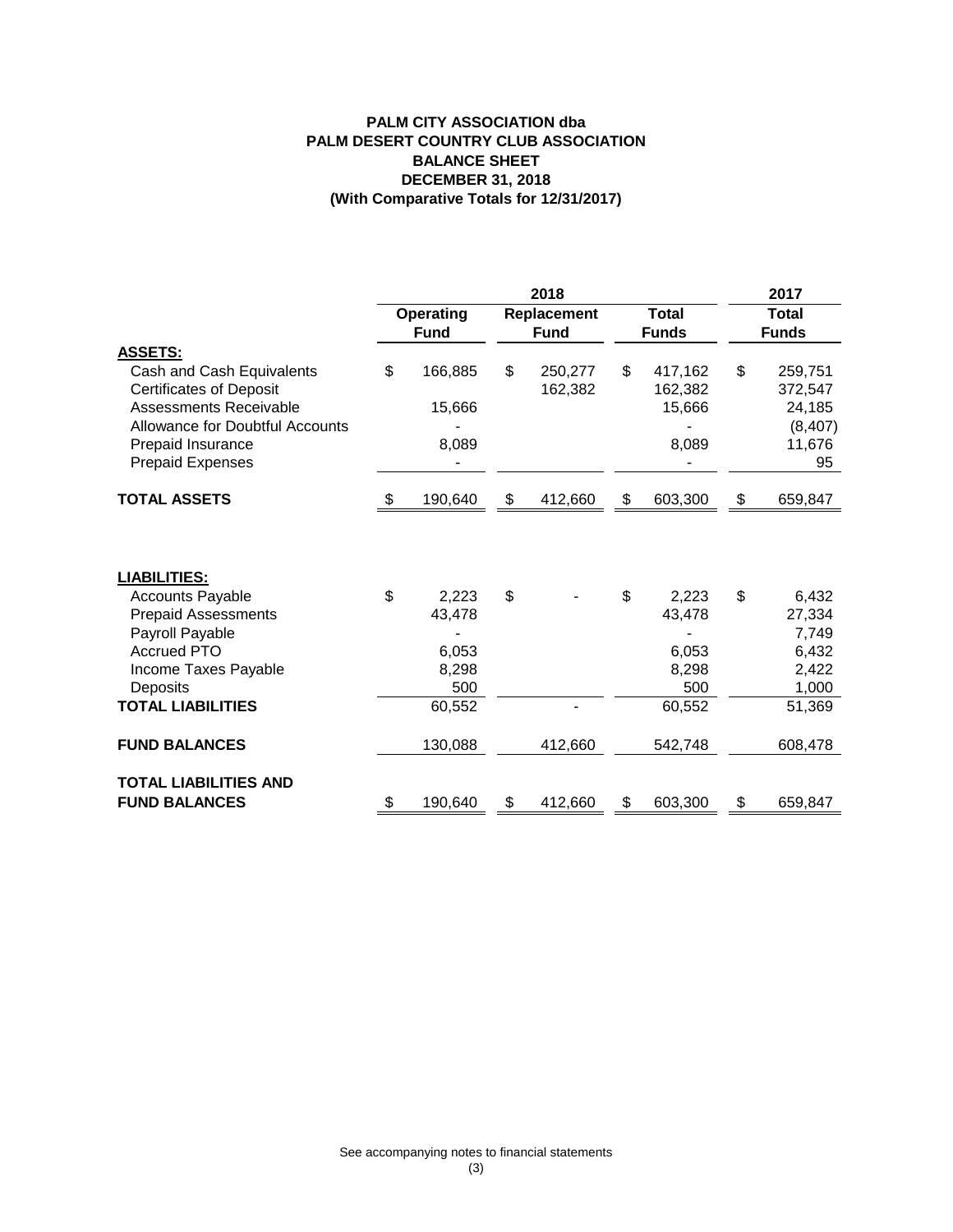#### **PALM CITY ASSOCIATION dba STATEMENT OF REVENUES, EXPENSES, AND CHANGES IN FUND BALANCES YEAR ENDED DECEMBER 31, 2018 (With Comparative Totals for 12/31/2017) PALM DESERT COUNTRY CLUB ASSOCIATION**

|                                       | 2018 |                 |             |             |              | 2017             |              |                 |
|---------------------------------------|------|-----------------|-------------|-------------|--------------|------------------|--------------|-----------------|
|                                       |      | Operating       | Replacement |             | <b>Total</b> |                  | <b>Total</b> |                 |
|                                       |      | <b>Fund</b>     |             | <b>Fund</b> |              | <b>Funds</b>     |              | <b>Funds</b>    |
| <b>REVENUES</b>                       |      |                 |             |             |              |                  |              |                 |
| Member Assessments                    | \$   | 336,385         | \$          | 12,000      | \$           | 348,385          | \$           | 347,820         |
| Interest Income                       |      | 7               |             | 236         |              | 243              |              | 3,019           |
| Rental Income                         |      | 103,977         |             |             |              | 103,977          |              | 103,239         |
| Newspaper                             |      | 6,692           |             |             |              | 6,692            |              | 14,083          |
| <b>Collections and Violations</b>     |      | 9,250           |             |             |              | 9,250            |              | 3,867           |
| Escrows                               |      |                 |             |             |              |                  |              | 1,888           |
| Other Income                          |      | 10,165          |             |             |              | 10,165           |              | 5,737           |
| <b>TOTAL REVENUES</b>                 |      | 466,476         |             | 12,236      |              | 478,712          |              | 479,653         |
| <b>EXPENSES</b>                       |      |                 |             |             |              |                  |              |                 |
| <b>Utilities</b>                      |      |                 |             |             |              |                  |              |                 |
| Electricity                           |      | 25,712          |             |             |              | 25,712           |              | 28,901          |
| Gas                                   |      | 10,448          |             |             |              | 10,448           |              | 7,487           |
| Telephone                             |      | 7,091           |             |             |              | 7,091            |              | 5,091           |
| Waste                                 |      | 1,642           |             |             |              | 1,642            |              | 776             |
| Water                                 |      | 5,371           |             |             |              | 5,371            |              | 5,157           |
| <b>Maintenance</b>                    |      |                 |             |             |              |                  |              |                 |
| Landscape Contract                    |      | 10,800          |             |             |              | 10,800           |              | 12,035          |
| Landscape Extras                      |      | 5,355           |             |             |              | 5,355            |              | 5,570           |
| Pool Contract                         |      | 16,200          |             |             |              | 16,200           |              | 18,640          |
| Pool Maintenance                      |      | 2,683           |             |             |              | 2,683            |              | 5,822           |
| <b>Buildings &amp; Equipment</b>      |      | 17,733          |             |             |              | 17,733           |              | 23,746          |
| Pest Control<br>Janitorial            |      | 1,290<br>21,992 |             |             |              | 1,290            |              | 1,220<br>18,893 |
| <b>Property Protection</b>            |      | 32,972          |             |             |              | 21,992<br>32,972 |              | 26,536          |
| <b>Fire Prevention</b>                |      | 1,728           |             |             |              | 1,728            |              | 1,785           |
| Administrative                        |      |                 |             |             |              |                  |              |                 |
| Audit/Tax Prep/Rsv Study              |      | 2,925           |             |             |              | 2,925            |              | 2,500           |
| <b>Bad Debt</b>                       |      |                 |             |             |              |                  |              | 6,694           |
| Insurance                             |      | 24,133          |             |             |              | 24,133           |              | 22,150          |
| Legal & Professional                  |      | 46,195          |             |             |              | 46,195           |              | 38,344          |
| Payroll Expenses                      |      | 137,151         |             |             |              | 137,151          |              | 168,545         |
| <b>Management Accounting</b>          |      | 34,752          |             |             |              | 34,752           |              | 34,752          |
| Newspaper                             |      | 16,289          |             |             |              | 16,289           |              | 34,611          |
| <b>Board Expenses</b>                 |      | 525             |             |             |              | 525              |              | 1,384           |
| Taxes, Licenses & Permits             |      | 17,862          |             |             |              | 17,862           |              | 14,314          |
| Office & Administrative               |      | 41,991          |             |             |              | 41,991           |              | 12,663          |
| <b>Major Repairs and Replacements</b> |      |                 |             | 61,601      |              | 61,601           |              | 32,454          |
| <b>TOTAL EXPENSES</b>                 |      | 482,841         |             | 61,601      |              | 544,442          |              | 530,070         |
| Excess of Revenues over Expenses or   |      |                 |             |             |              |                  |              |                 |
| (Expenses over Revenue)               |      | (16, 365)       |             | (49, 365)   |              | (65, 730)        |              | (50, 417)       |
| <b>Beginning Fund Balances</b>        |      | 146,453         |             | 462,025     |              | 608,478          |              | 658,895         |
| Net Interfund Transfers               |      |                 |             |             |              |                  |              |                 |
| <b>ENDING FUND BALANCES</b>           | \$   | 130,088         | \$          | 412,660     | \$           | 542,748          | \$           | 608,478         |

See accompanying notes to financial statements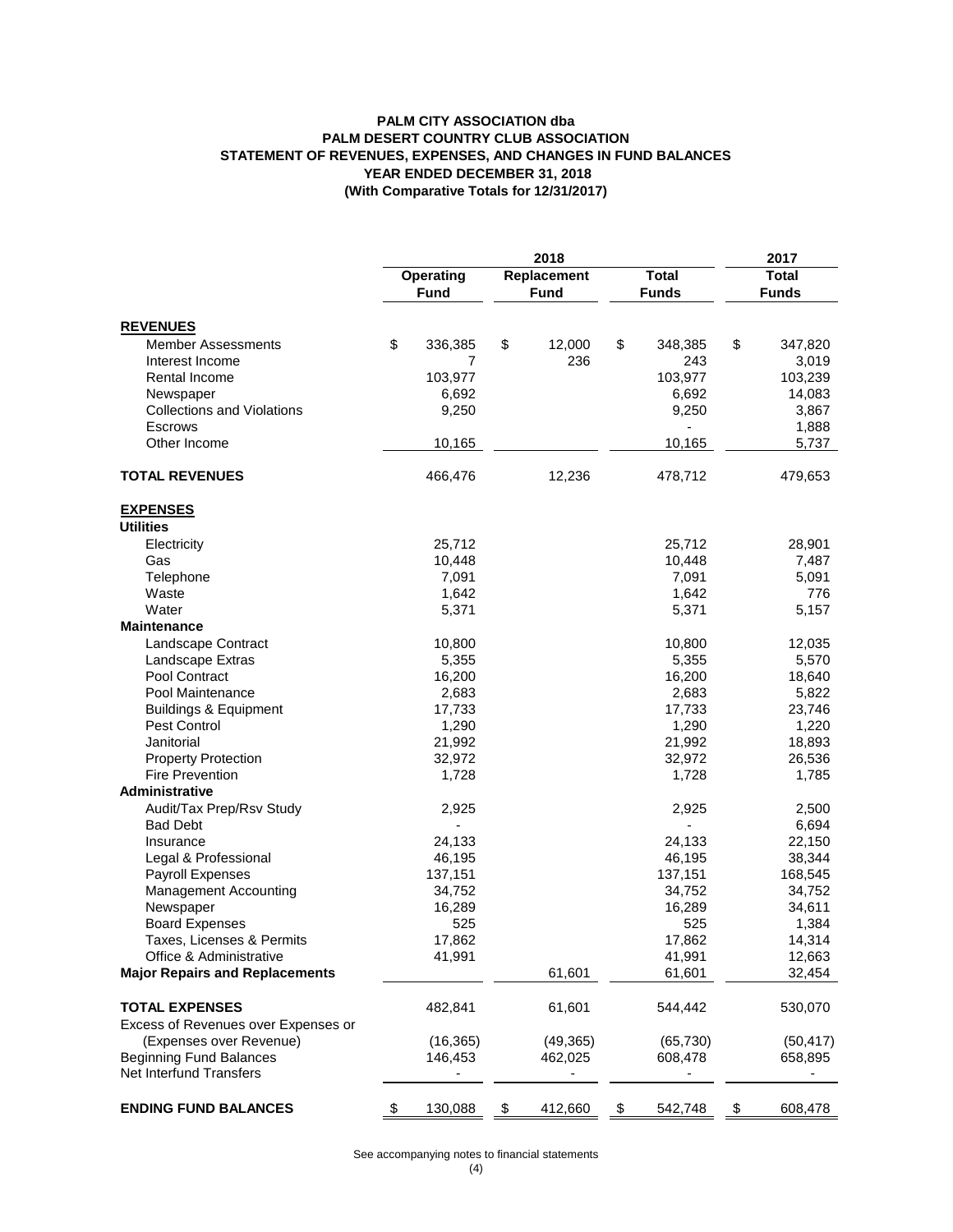#### **PALM CITY ASSOCIATION dba STATEMENT OF CASH FLOWS YEAR ENDED DECEMBER 31, 2018 (With Comparative Totals for 12/31/2017) PALM DESERT COUNTRY CLUB ASSOCIATION**

|                                                                                                                                                                                    | 2018      |                                                          |    |                    | 2017         |                                                          |       |                                                         |
|------------------------------------------------------------------------------------------------------------------------------------------------------------------------------------|-----------|----------------------------------------------------------|----|--------------------|--------------|----------------------------------------------------------|-------|---------------------------------------------------------|
|                                                                                                                                                                                    | Operating |                                                          |    | Replacement        | <b>Total</b> |                                                          | Total |                                                         |
|                                                                                                                                                                                    |           | Fund                                                     |    | Fund               |              | <b>Funds</b>                                             |       | <b>Funds</b>                                            |
| CASH FLOWS FROM OPERATING ACTIVITIES                                                                                                                                               |           |                                                          |    |                    |              |                                                          |       |                                                         |
| Excess (deficiency) of revenues over expenses<br>Adjustments to reconcile excess (deficiency) of<br>revenues over expenses to net cash provided (used)<br>by operating activities: | \$        | (16, 365)                                                | \$ | (49, 365)          | \$           | (65, 730)                                                | \$    | (50, 417)                                               |
| Allowance for Doubtful Accounts                                                                                                                                                    |           | (8,407)                                                  |    |                    |              | (8,407)                                                  |       | (39, 214)                                               |
| (Increase) decrease in:<br>Assessments Receivable<br>Prepaid Insurance<br><b>Prepaid Expenses</b><br><b>Prepaid Taxes</b><br>Increase (decrease) in:                               |           | 8,519<br>3,587<br>95                                     |    |                    |              | 8,519<br>3,587<br>95                                     |       | 25,349<br>(1, 371)<br>696<br>4,892                      |
| <b>Accounts Payable</b><br><b>Prepaid Assessments</b><br>Payroll Payable<br><b>Accrued PTO</b><br>Other Payable<br>Income Taxes Payable                                            |           | (4,209)<br>16,144<br>(7, 749)<br>(379)<br>(500)<br>5,876 |    |                    |              | (4,209)<br>16,144<br>(7, 749)<br>(379)<br>(500)<br>5,876 |       | (15,662)<br>(12, 566)<br>7,402<br>6,432<br>790<br>2,422 |
| NET CASH PROVIDED (USED) BY<br>OPERATING ACTIVITIES                                                                                                                                |           | (3,388)                                                  |    | (49, 365)          |              | (52, 753)                                                |       | (71, 247)                                               |
| CASH FLOWS FROM INVESTING ACTIVITIES<br>Activity in CD's<br>CASH FLOWS FROM FINANCING ACTIVITIES<br>Interfund transfers<br>Sub Total                                               |           | (3,388)                                                  |    | 210,165<br>160,800 |              | 210,165<br>157,412                                       |       | (372, 547)<br>(443, 794)                                |
| NET INCREASE (DECREASE) IN CASH                                                                                                                                                    |           | (3,388)                                                  |    | 160,800            |              | 157,412                                                  |       | (443, 794)                                              |
| CASH AT BEGINNING OF YEAR                                                                                                                                                          |           | 170,273                                                  |    | 89,477             |              | 259,750                                                  |       | 703,544                                                 |
| CASH AT END OF YEAR                                                                                                                                                                | \$        | 166,885                                                  | \$ | 250,277            | \$           | 417,162                                                  | \$    | 259,750                                                 |
| SUPPLEMENTAL DISCLOSURE<br>Income taxes paid                                                                                                                                       | \$        | 16,905                                                   | \$ |                    | \$           | 16,905                                                   | \$    | 4.603                                                   |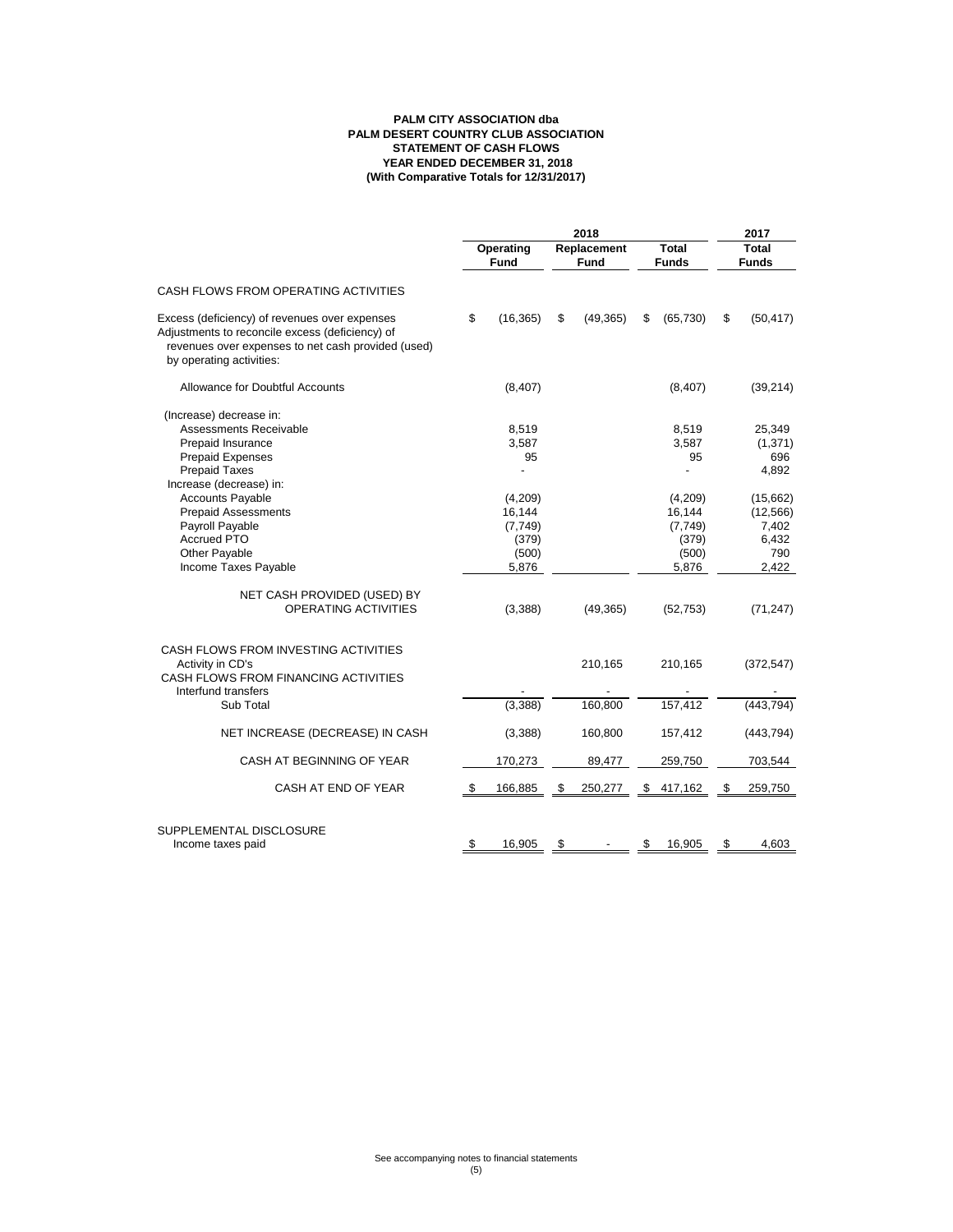#### **PALM CITY ASSOCIATION dba PALM DESERT COUNTRY CLUB ASSOCIATION NOTES TO FINANCIAL STATEMENTS DECEMBER 31, 2018**

### **NOTE 1 – ORGANIZATION**

PALM CITY ASSOCIATION dba PALM DESERT COUNTRY CLUB ASSOCIATION is a planned unit development association incorporated in California on March 2, 1961. Its primary purpose is to act as "management body" for the preservation, maintenance and architectural control of the common areas within the project. There are 1054 residential units in the development located in Palm Desert, California.

#### **NOTE 2 – DATE OF MANAGEMENT'S REVIEW**

In preparing the financial statements, the Association has evaluated events and transactions for potential recognition or disclosure through the date of the audit report, which is the date that the financial statements were available to be issued.

#### **NOTE 3 – SUMMARY OF SIGNIFICANT ACCOUNTING POLICY**

#### Fund Accounting

The Association's accounting records are maintained on a modified accrual basis, however, the accompanying financial statements are presented on the accrual basis in accordance with generally accepted accounting principles whereby all revenues are recognized when earned and expenses are recognized when incurred.

Homeowners associations operate on a fund accounting basis whereby current expenses are paid from operating funds and major repairs and replacements are paid from accumulated replacement funds.

#### Member Assessments

Association members are subject to an annual assessment to provide funds for the Association's operating expenses, future capital acquisitions, and major repairs and replacements. The annual budget and assessments of owners are determined by the Board of Directors who are elected by the owners. The Association retains excess operating funds at the end of the operating year, if any, for use in future operating periods and/or transfers to reserves to keep current.

The Association's policy is to retain legal counsel and place liens on properties of homeowners whose assessments are delinquent. The Association uses a guideline of 100% provision for Allowance for Doubtful Accounts for all accounts delinquent over one year, foreclosed on, in bankruptcy, or abandoned, as well as on a case by case basis of other facts and circumstances.

#### Property and Equipment

Real property and common areas acquired from the developer and related improvements are not recognized as assets on the Association's financial statements. Expenditures for major repairs and replacements are accounted for as replacement fund expenditures for the purpose of financial reporting.

#### Interest Income

Interest income is allocated to the operating and replacement funds in proportion to the interest-bearing deposits of each fund.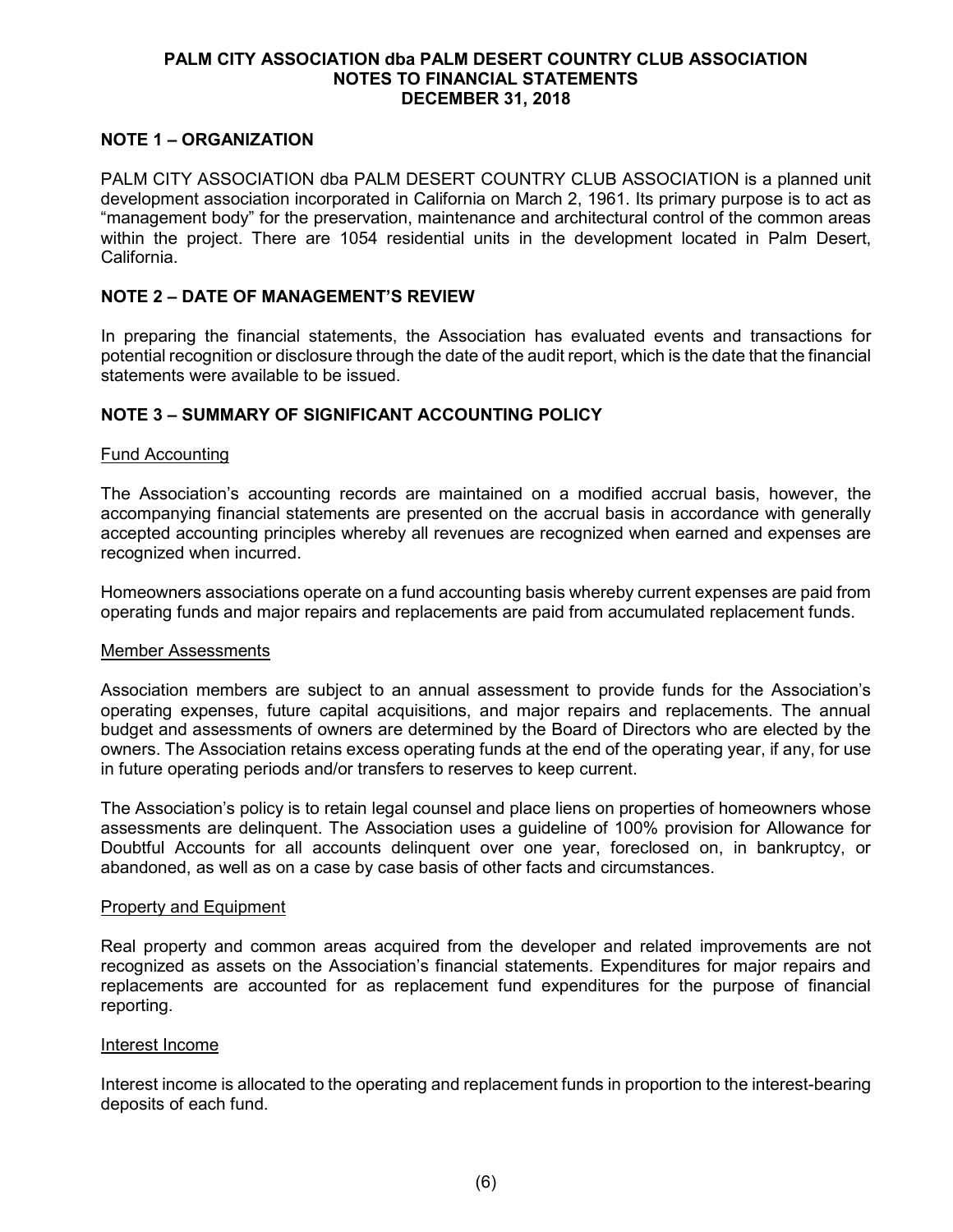#### **PALM CITY ASSOCIATION dba PALM DESERT COUNTRY CLUB ASSOCIATION NOTES TO FINANCIAL STATEMENTS DECEMBER 31, 2018**

#### **NOTE 3 – SUMMARY OF SIGNIFICANT ACCOUNTING POLICY (Continued)**

#### Cash, Cash Equivalents, Certificates of Deposit

Per the provisions of U.S. generally accepted accounting principles cash and cash equivalents include the Association's cash, checking accounts, money market funds and certificates of deposits with original maturities of 90 days or less. Certificates of Deposit with original maturities over 90 days are listed separately as Certificates of Deposit.

#### **Estimates**

The preparation of financial statements in conformity with generally accepted accounting principles may require management to make estimates and assumptions that affect the reported amounts of assets and liabilities as of the date of the financial statements and the reported amounts of revenues and expenses during the reporting period. Actual results may differ from those estimates and assumptions, if made.

#### Summarized Prior Year Financial Information

The financial statements include certain prior-year summarized comparative information in total but not by fund. Such information does not include sufficient detail to constitute a presentation in conformity with generally accepted accounting principles. It is being shown for informational purposes only. Accordingly, such information should be read in conjunction with the Association's financial statements for the prior year ended December 31, 2017, from which the summarized information was derived.

### **NOTE 4 – INCOME TAXES**

The Association qualifies as a not-for-profit organization exempt from income tax under Section 501(c)(7) of the Internal Revenue Service Code and State Revenue & Tax Code 23701t whereby the Association incurs corporation income taxes on income from non-member sources only, such as interest, rental, and advertising net income. Generally, the Association treats income tax expenses as an operating expense regardless of the fund through which the related taxable income was recognized.

The Association's income tax returns are subject to examination by the Internal Revenue Service generally for three years after they were filed and by the Franchise Tax Board for four years after they were filed. In evaluating the Association's tax positions and accruals, the Association believes that the estimates are appropriate based on the current facts and circumstances. The Association has elected IRS Rev. Ruling 70-604 to move any excess operating funds to the reserve fund.

### **NOTE 5 – CONCENTRATION OF CREDIT RISK**

The Association maintains its cash accounts at local commercial banks. These accounts are guaranteed by the Federal Deposit Insurance Company (FDIC) up to \$250,000. The Association has maintained balances in the accounts below the federally insured limits.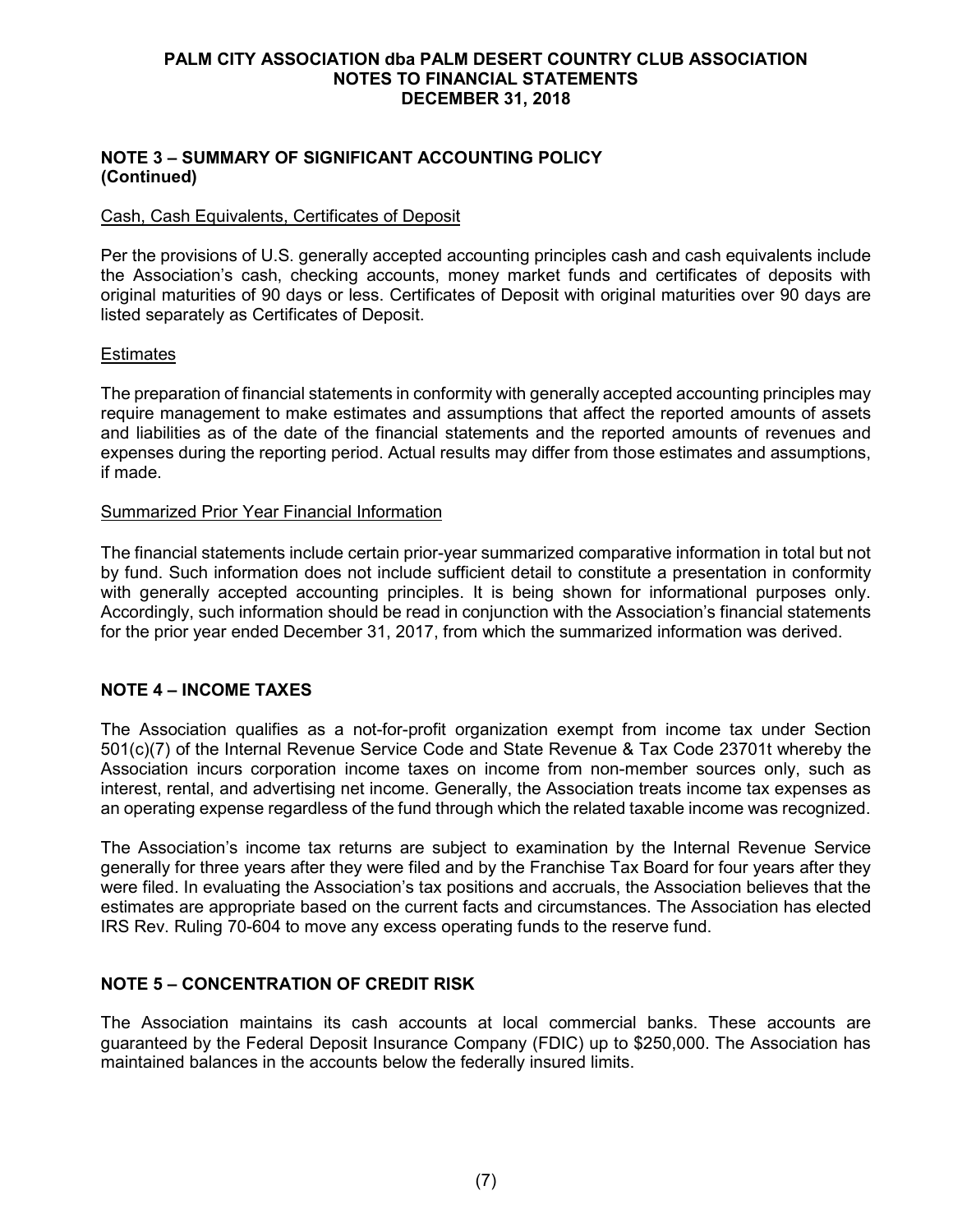#### **PALM CITY ASSOCIATION dba PALM DESERT COUNTRY CLUB ASSOCIATION NOTES TO FINANCIAL STATEMENTS DECEMBER 31, 2018**

## **NOTE 6 – RELATED PARTY**

The Association paid the following expenses to entities related to the management company:

| Security                    | \$<br>34,119 |
|-----------------------------|--------------|
| <b>Building maintenance</b> | 896          |
| Alarm monitoring            | 1,584        |
| Collections                 | 8,550        |
| <b>TOTAL</b>                | 45,149       |
|                             |              |

#### **NOTE 7 – FUTURE MAJOR REPAIRS AND REPLACEMENTS**

The Association's governing documents require that funds be accumulated for future major repairs and replacements. Accumulated funds are to be held in separate interest bearing accounts and are generally not available for operating purposes.

The Association engaged an independent reserve specialist who conducted a study in October of 2018 to estimate the remaining useful lives and the replacement costs of the common property components. The Association should fund such major repairs and replacements over the estimated useful lives of the components based on the study's estimates of current replacements costs, considering amounts previously accumulated in the replacement fund. Actual expenditures, however, may vary materially from the estimates. Therefore, amounts accumulated in the replacement fund may not be adequate to meet all future needs for major repairs and replacements. If additional funds turn out to be necessary, the Association has the right, subject to member approval, to increase regular assessments, levy special assessments or delay major repairs and replacements until funds become available. The Association spent the following for major repairs and replacements during the year:

| Roof                   | \$<br>3,160 |
|------------------------|-------------|
| Pool/Spa               | 4,845       |
| Landscape              | 3,474       |
| Electrical             | 10,349      |
| <b>General Repairs</b> | 39,773      |
| Total                  | 61,601      |
|                        |             |